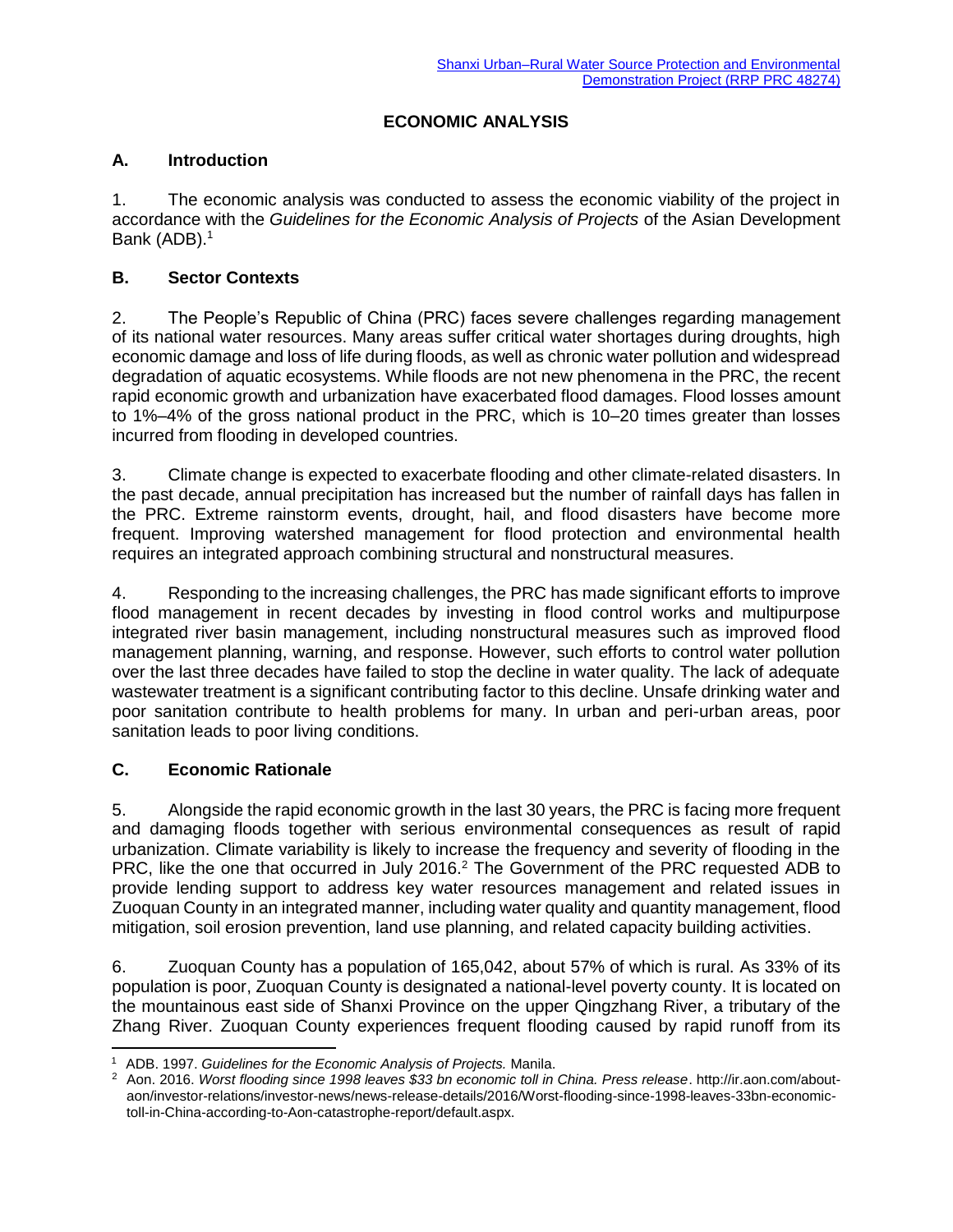mountainous terrain. The average annual damage resulting from floods in Zuoquan County reaches as high as CNY125 million. Flooding poses a significant risk to residents and constrains sustainable development. The project will prevent flooding in the project area and will reduce annual average flood damage in downstream Zuoquan County by \$37.5 million.<sup>3</sup>

7. Maintaining water quality in Shixia Reservoir is a key issue. Risks include contamination from non-forested areas and loss of existing forests. The Qingzhang River, together with the Shixia Reservoir above the urban area and the Xiajiaozhang Reservoir downstream, is a strategic water source for 1.92 million people in six counties of Shanxi Province. While the Qingzhang River is critical to the entire Zhang River system, underinvestment in water source protection in Zuoquan County has caused continuing deterioration of water quality as result of nonpoint source pollution and soil erosion. Land use around Shixia Reservoir and downstream to Zuoquan County includes farmland, village settlements, and wetlands. Zuoquan County is planning an industrial park and urban expansion in the downstream area of Shixia Reservoir and Qingzhang River. Primary concerns in the urban portion of Zuoquan County, home to 60,000 people, include the protection of water quality from runoff and wastewater, and flood control in urban and downstream areas as urbanization increases storm water runoff.

8. **ADB's value addition.** The project will adopt integrated river basin management by implementing structural and nonstructural measures in pollution prevention, flood management, ecological conservation and rehabilitation, water demand management, and institutional reform support from upstream to downstream of Qingzhang River. This approach will have a good demonstration effect for other regions, as the PRC needs to improve the management of its many small river basins facing issues similar to those of Zuoquan County. The project will introduce innovative sponge city construction design to delay runoff and improve water quality through biofiltration.<sup>4</sup> The project has adopted an integrated urban–rural land use planning and protection approach. Protection measures have been identified according to the characteristics of each land use zone, including vegetation for the areas upstream of the Shixia Reservoir to reduce soil erosion; improvement of the flood protection standard of the Qingzhang River and enhancement of ecological values along the riverbanks; provision of low-impact facilities such as wetland park and enhanced road design; improvement of the urban storm water drainage system, and sewage collection and treatment; and provision of reliable water supply to rural and urban areas, including supply to commercial and industrial customers.

# **D. Least-Cost Analysis**

9. Least-cost analysis was conducted for the following alternative engineering options for improving the reservoir spillway gate subcomponent of output 1: (i) removal of rubber dam layout spillway gate, and (ii) removal of existing access bridge layout spillway gate. The net present value (NPV) of option (i) was CNY1,239.7 and the NPV for option (ii) was CNY1,337.5. Hence, option (i) was the least-cost option chosen for the project. Similarly, least-cost analysis was conducted for the following alternative engineering options for the installation of the rural water supply system subcomponent of output 3: (i) industrial and residential water supply layout combined, and (ii) a separate industrial water supply network. The NPV of option (i) was CNY2,604.7 and the NPV for option (ii) was CNY2,495.2. Hence, option (i) was the least-cost option chosen for the project.

Project preparatory technical assistance consultants' estimates.

<sup>&</sup>lt;sup>4</sup> The principle of the sponge city is to retain rainwater, filter and clean it naturally, and then slowly discharged into rivers and drain it into the soil.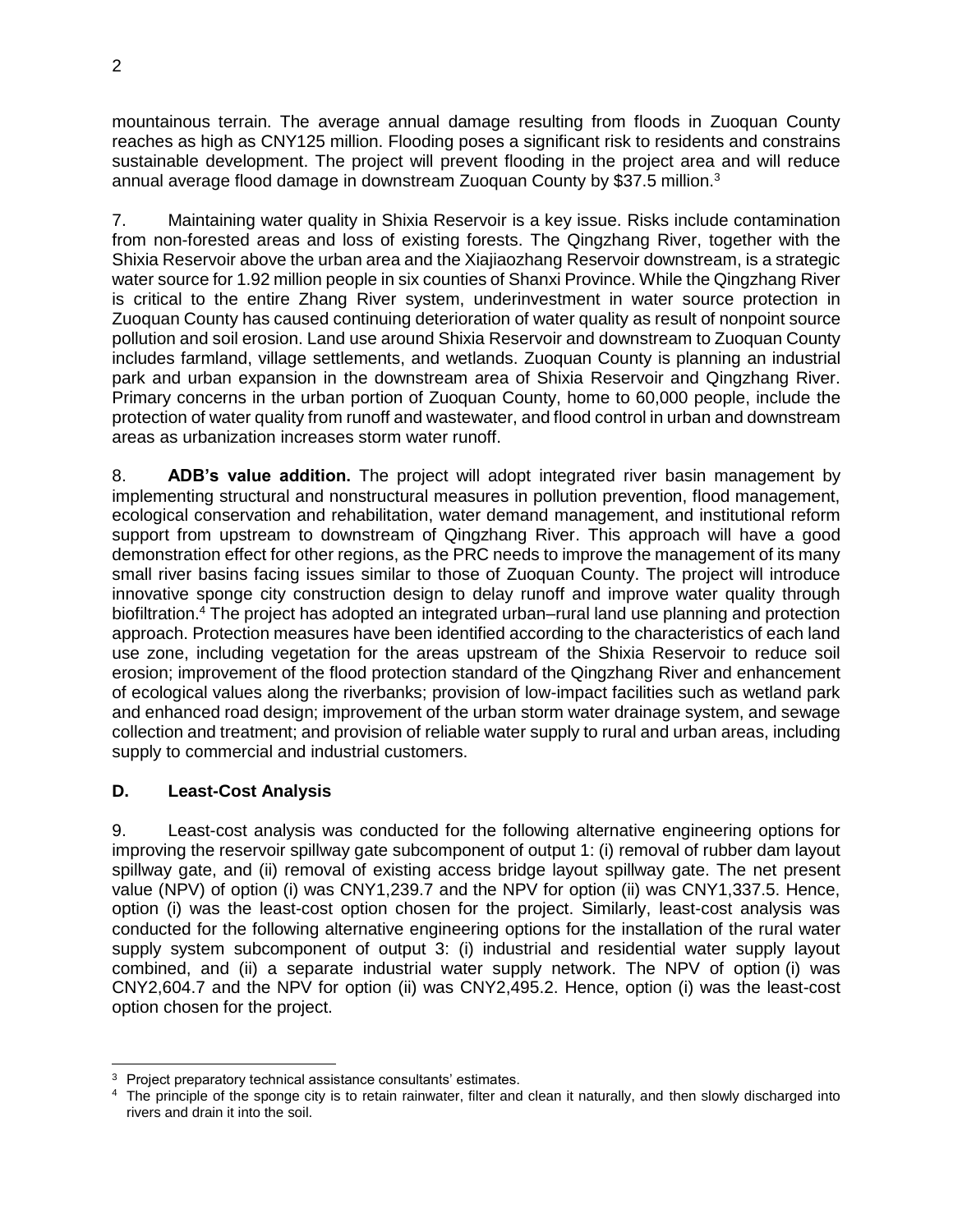10. The major assumptions used for the least-cost analysis are (i) lifetime of the subprojects is 20 years, including a construction period of 5 years; (ii) all prices and costs are expressed in first quarter of 2016 prices; (iii) economic benefits and costs are valued in the domestic price numeraire and expressed in yuan; (iv) physical contingencies of 10% are included in the investment cost; (v) taxes, duties, and price contingencies are excluded from the economic cost; (vi) the economic opportunity cost of capital is assumed at  $12\%$  per year<sup>5</sup>; and (vii) a shadow exchange rate factor of 0.97 is used to convert the financial prices of nontraded goods to economic prices, while 1.00 is used as the shadow wage factor for skilled labor and 0.80 for unskilled labor.

# **E. Cost–Benefit Analysis**

11. Cost–benefit analysis was conducted for the project based on the assumptions used for the least-cost analysis. The projected economic benefit and cost flows were estimated for withand without-project situations (Table 2) and projected over 20 years. The incremental economic benefit and cost flows provided the basis for calculating the economic net present value (ENPV) and economic internal rate of return (EIRR).

12. **Economic benefits.** The estimated economic benefits comprise four types of quantifiable benefits: (i) improved flood management; (ii) improved water quality management, including improved surface water quality; (iii) improved water supply and wastewater treatment; and (iv) developed urban greenspace, particularly on improved transportation. The present value of the total project economic benefits is CNY910.2 million, broken down by the present value of reduced flood risk (CNY643.0 million), the present value of improved surface water quality (CNY15.3 million), the present value of improved water supply and wastewater treatment (CNY69.5 million), and the present value of improved transportation (CNY182.5 million).

13. **Economic benefit of improved flood management.** The present value of improved flood management was derived from the present value of avoided flood damage. Project investments for flood management comprise structural improvements for the Shixia Reservoir dam, river embankments, dredging and protection of river channels, and a flood warning system. These works will improve channel capacity to convey flood waters, reduce vulnerabilities in reservoir flood control facilities, and improve the damage-mitigating response to pending floods. The financial value of avoided flood damages was derived from historical flood damage data and estimates of the size of inundation areas associated with floods of varying frequencies. The financial value of historical flood damages was converted to 2016 prices and projected for 20 years after construction (2022–2041) using the real economic growth rate. The annualized financial values of flood damages were multiplied by corresponding flood occurrence probabilities and aggregated as the total annualized financial values of flood damages; these were then converted to economic values using the standard conversion factor. The ENPV of improved flood management was derived from the flow of the annualized economic values of flood damages using a 12% discount rate.

14. **Economic benefit of improved surface water quality.** The present value of improved surface water quality was derived from benefits transfer approach. Wetlands are used to protect water quality as well as to enhance ecological and aesthetic values. Literature values related to

 $\overline{a}$ <sup>5</sup> ADB's *Guidelines for the Economic Analysis of Projects* were revised in March 2017 and require the (i) use of a reduced social discount rate of 9%, and (ii) inclusion of the social benefit of carbon reduction in the economic analysis. The discount rate and carbon reduction were revised after completion of the economic analysis for the project, which was reviewed at the Management review meeting; and the revisions do not affect the conclusions of the economic analysis.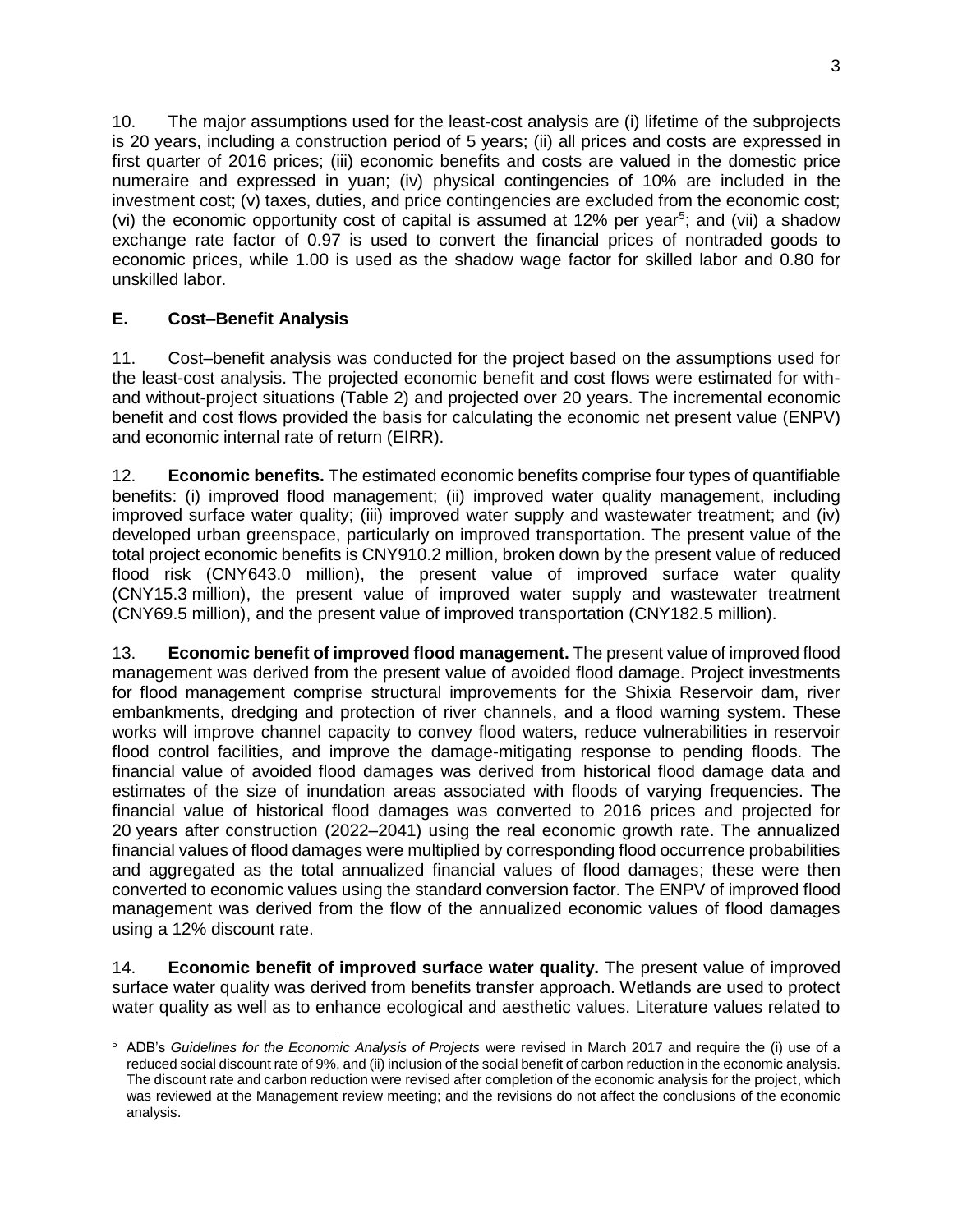wetland amenity values in the PRC were applied to wetland and forest areas to be developed by the project. The selected value at 2006 prices is CNY36,783 per hectare. $^6$ 

15. **Economic benefit of improved water supply and wastewater treatment.** The present value of improved water supply was derived from payments made by existing domestic and nondomestic water supply customers. Incremental water supply service improvements will result from providing improved quality and quantity of treated water for domestic and non-domestic users in villages in the north and south districts located east of the urban area of Zuoquan. The resulting willingness-to-pay (WTP) estimates for incremental water supply are CNY1.54 per ton for domestic and CNY1.30 per ton for non-domestic customers.<sup>7</sup> The present value of improved wastewater treatment was derived from the WTP data for domestic wastewater service generated in a household survey. Project investments for wastewater treatment improvement comprise the construction of a wastewater collection network in newly developed urban areas to the west and capacity expansion of a wastewater treatment plant. The resulting WTP estimate for the incremental wastewater treatment service is CNY1.75 per ton.

16. **Economic benefit of improved transport.** The present value of improved transportation was derived from an avoided cost approach, which estimated savings in vehicle operation costs and the value of reduced travel times. A comprehensive traffic model was developed to estimate the traffic demand from industrial and residential development, traffic diversion caused by development of the road network, public transport, and the increase in car ownership for the main arterial roads of the city. The Road User Costs Knowledge System (RUCKS) model developed by the World Bank was used to complete the analysis of benefits. Vehicle operation costs and travel times were estimated with and without the project, and benefits were estimated as the difference in these. Project investments under output 2 include upgrading of a section of an existing urban arterial road linking the Zuoquan urban area and its new district.<sup>8</sup> The existing fourlane divided road will be expanded to a six-lane road, with a central median and separate lanes for bicycles.

17. **Economic costs and benefits.** The economic cost comprises investment costs (e.g., civil works, equipment, materials, and land acquisition and resettlement) and operation and maintenance costs (e.g., maintenance and repair, labor, chemicals, utility, and others).<sup>9</sup> As shown in Table 2, the ENPV is CNY457.1 million and the EIRR is 17.9%. The EIRR exceeds the economic opportunity cost of capital, confirming the project's economic viability.

| $\overline{\phantom{a}}$ able 1. Economic internal Rate of Return for the Project (CNT 000) |                    |                 |              |                 |         |           |      |            |
|---------------------------------------------------------------------------------------------|--------------------|-----------------|--------------|-----------------|---------|-----------|------|------------|
|                                                                                             | <b>Incremental</b> |                 |              | <b>Benefits</b> |         |           |      |            |
|                                                                                             | Capital            | <b>Sales</b>    | Recurrent    | <b>Flood</b>    | Water   | WS and    |      |            |
| Year                                                                                        | <b>Investment</b>  | <b>Revenues</b> | <b>Costs</b> | Damage          | Quality | <b>WW</b> | Road | Total      |
| 2017                                                                                        | (27, 546)          |                 |              |                 |         |           |      | (27, 546)  |
| 2018                                                                                        | (162.462)          |                 |              |                 |         |           |      | (162, 462) |
| 2019                                                                                        | (213,984)          |                 |              | 0               |         |           |      | (213, 984) |
| 2020                                                                                        | (221.566)          |                 | 120          |                 |         |           |      | (221, 446) |
| 2021                                                                                        | (173, 300)         |                 | 120          |                 |         |           |      | (173, 180) |

**Table 1: Economic Internal Rate of Return for the Project** (CNY'000)

 <sup>6</sup> C. Tong et al. 2007. Ecosystem service values and restoration in the urban Sanyang wetland of Wenzhou, China. *Ecological Engineering*. 29. pp. 249–258. Total estimated benefits are CNY36,783/hectare.

<sup>7</sup> Non-domestic customers include coal industry and mining companies.

<sup>8</sup> Binhe Road.

<sup>9</sup> Project activities are described in the report and recommendation of the President. Capital costs and project operating costs were provided in the feasibility study report prepared on behalf of the project management office by the design institute, in consultation with the implementing agency and the project preparatory technical assistance; and under the guidance of the ADB project officer. Costing was completed using government costing standards; and costing information from site investigations, design institute project files, and queries with suppliers.